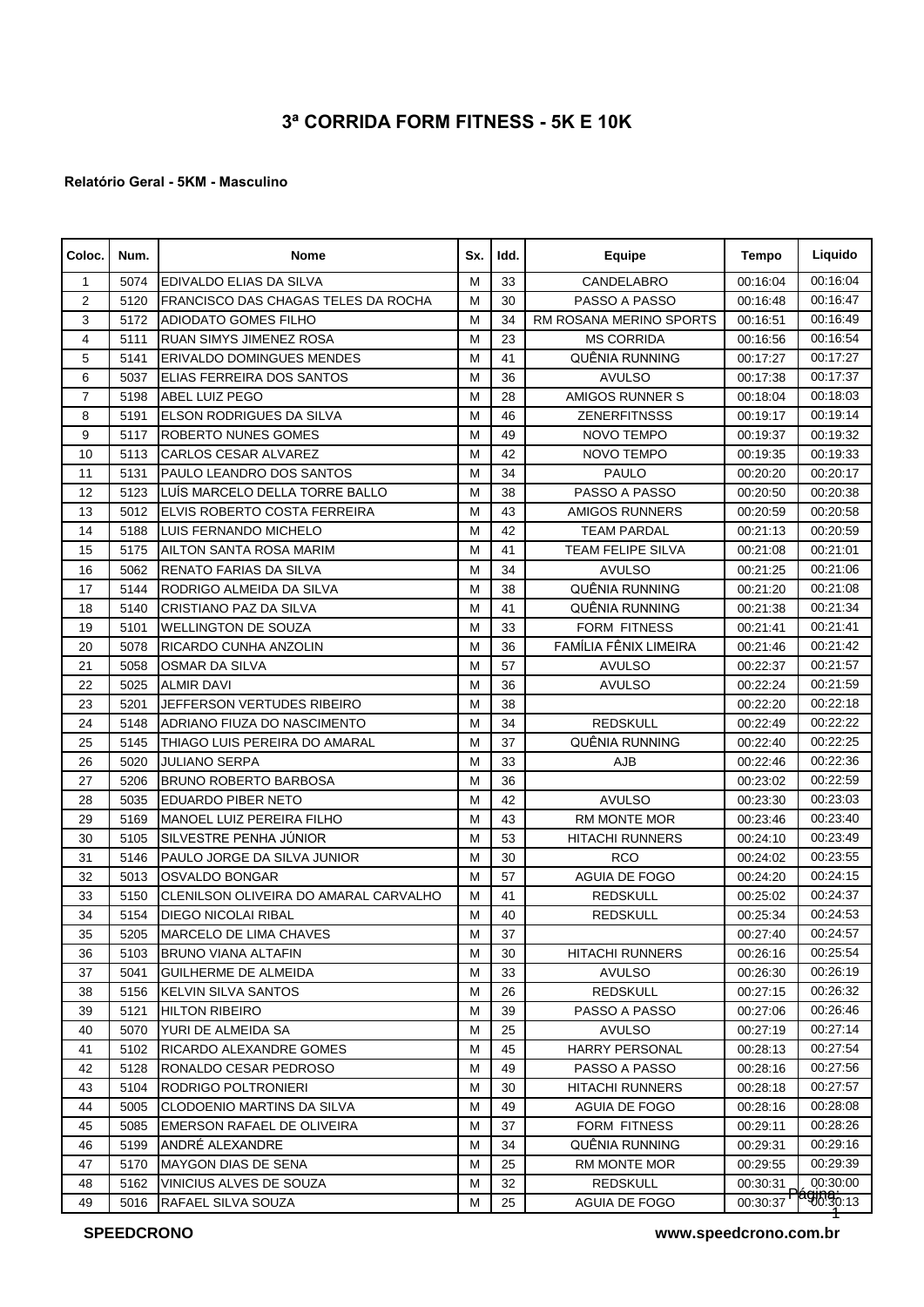| 50 |      | 5119 ICÉSAR VILLAS BOAS                 | м | 43 | PASSO A PASSO                              | 00:30:35 | 00:30:20 |
|----|------|-----------------------------------------|---|----|--------------------------------------------|----------|----------|
| 51 | 5142 | <b>IFENICIO NASCIMENTO</b>              | M | 33 | QUÊNIA RUNNING                             | 00:30:42 | 00:30:23 |
| 52 | 5157 | <b>LEONARDO FREITAS</b>                 | M | 39 | <b>REDSKULL</b>                            | 00:31:02 | 00:30:30 |
| 53 | 5155 | <b>IEDERSON PIRES DE OLIVEIRA ROCHA</b> | M | 37 | <b>REDSKULL</b>                            | 00:31:54 | 00:31:27 |
| 54 | 5043 | <b>I</b> GUSTAVO SCHAEFER               | M | 35 | <b>AVULSO</b>                              | 00:32:27 | 00:31:48 |
| 55 | 5059 | <b>PHILIPE GONCALVES DUARTE</b>         | M | 34 | <b>AVULSO</b>                              | 00:32:42 | 00:32:26 |
| 56 | 5031 | DANIEL GUSTAVO BERSAN                   | M | 42 | <b>AVULSO</b>                              | 00:32:53 | 00:32:37 |
| 57 | 5034 | <b>DEVAIR APARECIDO FAUSTINO</b>        | M | 61 | <b>AVULSO</b>                              | 00:32:49 | 00:32:42 |
| 58 | 5057 | INESTOR ANTÔNIO ROLAND NETO             | M | 42 | <b>AVULSO</b>                              | 00:33:07 | 00:32:48 |
| 59 | 5204 | <b>LEO MESQUITA</b>                     | M | 52 | <b>FORM FITNESS</b>                        | 00:33:51 | 00:33:41 |
| 60 | 5061 | <b>RENAN RUIZ BONFIM</b>                | M | 29 | <b>AVULSO</b>                              | 00:34:31 | 00:33:51 |
| 61 | 5048 | <b>I</b> KOJI EDISON SASAOKA            | M | 40 | <b>AVULSO</b>                              | 00:34:26 | 00:33:55 |
| 62 | 5186 | <b>RAFAEL MALUF</b>                     | M | 23 | <b>TEAM FELIPE SILVA</b>                   | 00:34:12 | 00:33:57 |
| 63 | 5132 | <b>BRUNO DOS SANTOS MARQUES LUZ</b>     | M | 33 | PERSONALUZ                                 | 00:34:41 | 00:34:19 |
| 64 | 5168 | JOÃO MARQUES DOS SNTOS FILHO            | M | 41 | RM MONTE MOR                               | 00:34:37 | 00:34:20 |
| 65 | 5042 | <b>IGUILHERME MARTINS DE SANTANA</b>    | M | 23 | <b>AVULSO</b>                              | 00:35:35 | 00:34:44 |
| 66 | 5177 | <b>IFELIPE LEANDRO DA SILVA</b>         | M | 26 | <b>TEAM FELIPE SILVA</b>                   | 00:35:09 | 00:34:56 |
| 67 | 5137 | JEFERSON LUIS FERREIRA BRAGA            | M | 41 | PERSONALUZ                                 | 00:35:30 | 00:35:06 |
| 68 | 5152 | DELMO RONER DE MORAES                   | M | 43 | <b>REDSKULL</b>                            | 00:36:16 | 00:35:47 |
| 69 | 5009 | LUIZ LOPES                              | M | 67 | AGUIA DE FOGO                              | 00:36:48 | 00:36:36 |
| 70 | 5134 | <b>ERICK PEDROSO DA SILVA</b>           | M | 36 | PERSONALUZ                                 | 00:37:56 | 00:37:27 |
| 71 | 5202 | JULIA MONIQUE GONÇALVES ALVETI          | M | 16 |                                            | 00:39:16 | 00:38:57 |
| 72 | 5018 | ALEXANDRE BERTO CALVINHO                | M | 30 | <b>AVULSO</b>                              | 00:39:32 | 00:39:13 |
| 73 | 5091 | <b>HENRIQUE AUGUSTO CORREA</b>          | M | 35 | FORM FITNESS                               | 00:39:42 | 00:39:24 |
| 74 | 5072 | <b>IWELLINGTON LUIZ PEGORARI HAMANN</b> | м | 37 | <b>BOX SPORTS ARTUR</b><br><b>NOGUEIRA</b> | 00:41:11 | 00:40:35 |
| 75 | 5193 | VINICIUS GUILHERME ZEFERINO             | M | 29 | <b>AVULSO</b>                              | 00:45:31 | 00:44:58 |
| 76 | 5011 | <b>IMAURÍCIO MANOEL MARTINS</b>         | M | 48 | <b>AGUIA DE FOGO</b>                       | 00:48:08 | 00:48:02 |
| 77 | 5161 | <b>VICTOR TADEU ALLOI</b>               | M | 32 | <b>REDSKULL</b>                            | 00:49:08 | 00:49:08 |
| 78 | 5094 | <b>IMATEUS PEREIRA VALERIO DA SILVA</b> | M | 9  | <b>FORM FITNESS</b>                        | 00:50:40 | 00:50:24 |
| 79 | 5089 | <b>IGILMAR VALERIO DA SILVA</b>         | M | 39 | <b>FORM FITNESS</b>                        | 00:50:41 | 00:50:25 |